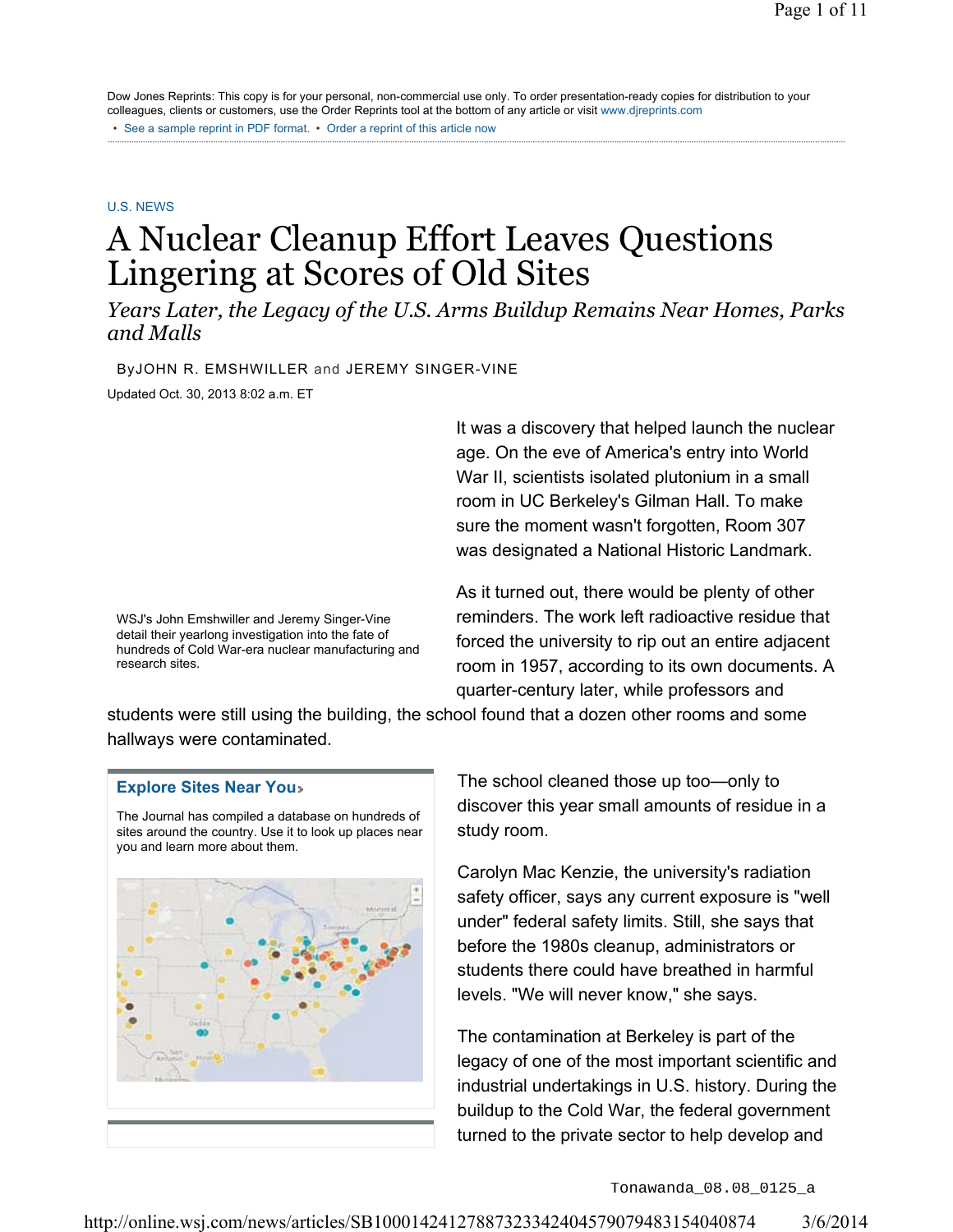### **Have Tips?**

Do you have information about an old nuclear site? **Email us at wastelands@wsj.com.**

produce nuclear weapons and other forms of atomic energy. Hundreds of companies and thousands of workers were pressed into service. But while it helped defend a country, this

enormous endeavor has left an equally enormous—but rarely publicized—cleanup job of contamination that spans the country.

Residue, left by the routine processing as well as the occasional mishandling of nuclear material, exists in sites in almost three dozen states. Some remains in public parks, some near schools, and some in the walls, floors and ceilings of commercial buildings. Contamination has been detected on hiking trails in residential neighborhoods, in vacant city lots and in groundwater.



The government is considering a cleanup at a Staten Island site where uranium was once stored. *Ross Mantle for The Wall Street Journal*

Federal officials say they have taken adequate measures to protect the public health and that the sites don't pose a threat to anyone living or working nearby. While some research has raised concerns, there is no conclusive evidence linking the sites to any public-health problems. In general, studies haven't pinpointed the exact relationship between exposure to low-level radiation and medical issues such as cancer.

But a Wall Street Journal investigation raises other questions about the massive government program established to handle one of the country's longest running and most expensive cleanups. Among the findings:

• Record-keeping has been so spotty that the Energy Department says it doesn't have enough documentation on several dozen sites to decide whether a cleanup is needed or not.

• Despite years of trying to track these sites, the government doesn't have the exact address for

dozens of them. It acknowledges it doesn't even know what state one uranium-handling facility was located in.

• More than 20 sites initially declared safe by the government have required additional cleanups, sometimes more than once.

"What we have learned from the nuclear program is that it is a surprise when there are no surprises," says Robert Alvarez, a former senior Energy Department official during the Clinton administration.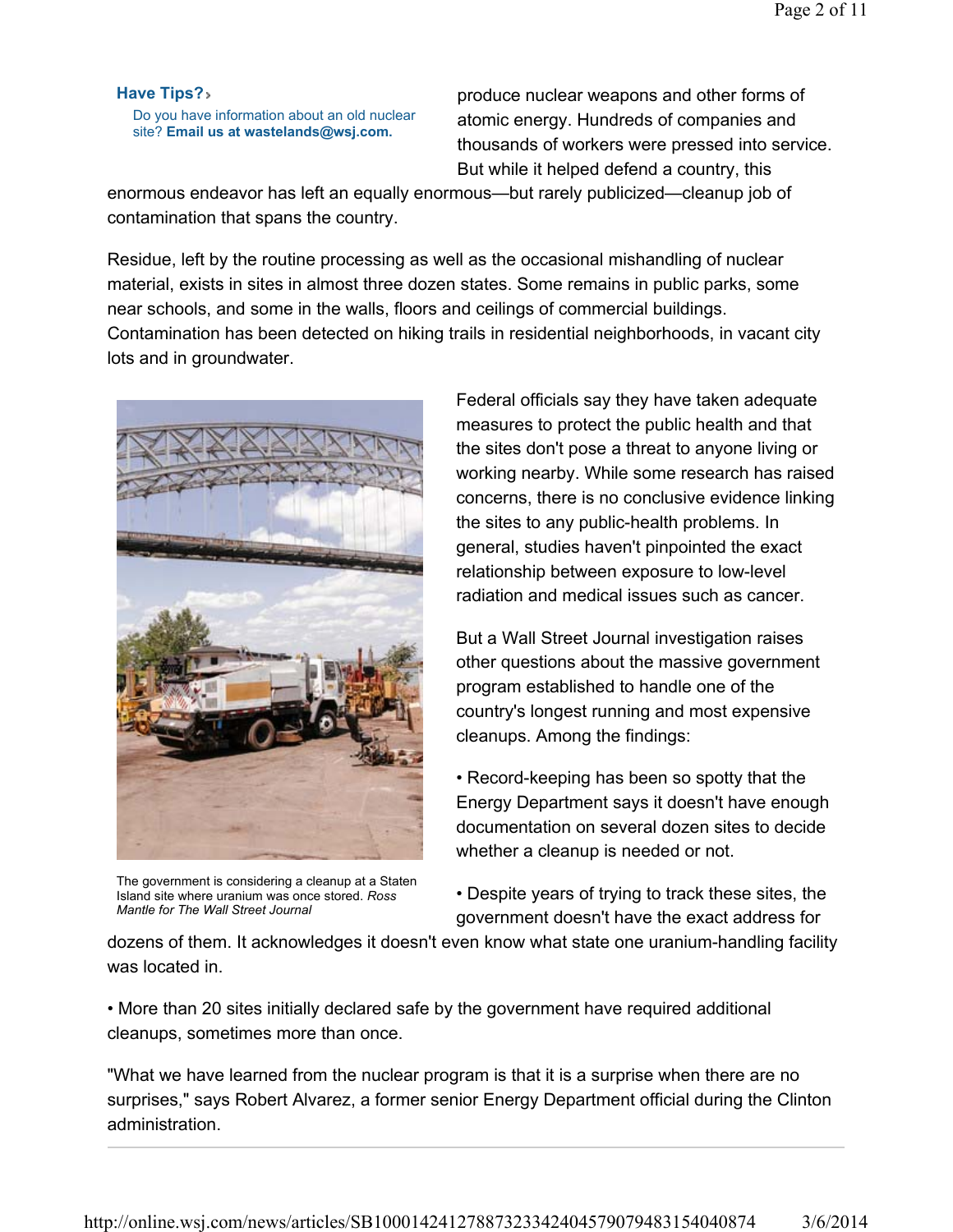In its investigation, the Journal sifted through tens of thousands of pages of government documents and company records; consulted property records, photographs and historical maps; and conducted interviews with hundreds of individuals, including former tenants and owners. Information from the Energy Department as well as a dozen other federal and state agencies was gathered in the search. The results of that research—covering over 500 sites are in an online database.

Government records show that a large majority of those sites, which included factories, research centers and other facilities, handled radioactive material. Over the decades, an array of federal agencies have reviewed records to determine which sites were potentially dangerous. So far, the government has deemed about 130 sites worrisome enough to warrant a cleanup, and says it has finished work on 90 of them. Total projected cost: \$350 billion.

The Energy Department declined requests for interviews but issued a statement to the Journal saying it was "confident" it had identified all of the sites and nearly all of the contaminated areas at those locations. "We continue to evaluate these sites through environmental sampling and records searches to determine whether additional contaminated areas exist," the statement said.



An old storage facility for the Manhattan Project on W. 20th Street, New York, was cleaned up. *Ross Mantle for The Wall Street Journal*

**More**

**Site in Queens Raises Questions About Acceptable Exposure Levels**

The smaller sites stand in contrast to a handful of giant nuclear facilities that have grabbed national headlines—such as the 586-square-mile complex in Hanford, Wash., which officials estimate will account for \$150 billion of the total cleanup tab. But while they are far less contaminated than the Hanfords of the world, the smaller sites are closer to population centers and are harder to track through a series of private operators.

Indeed, according to the Journal's database, more than four million Americans live within a mile of one of the roughly 300 sites the Journal could pinpoint. About one million live within a half mile. Some 260 public schools are also within a half mile of a site, as are 600 public parks. Still, most current owners or occupants contacted by the Journal didn't know about the locations' past.

"Now you've got me scared," said Sal Mazzio with a nervous laugh, upon learning that his Staten Island towing company sits on a former World War II storage site for uranium ore. Federal officials are looking at doing a cleanup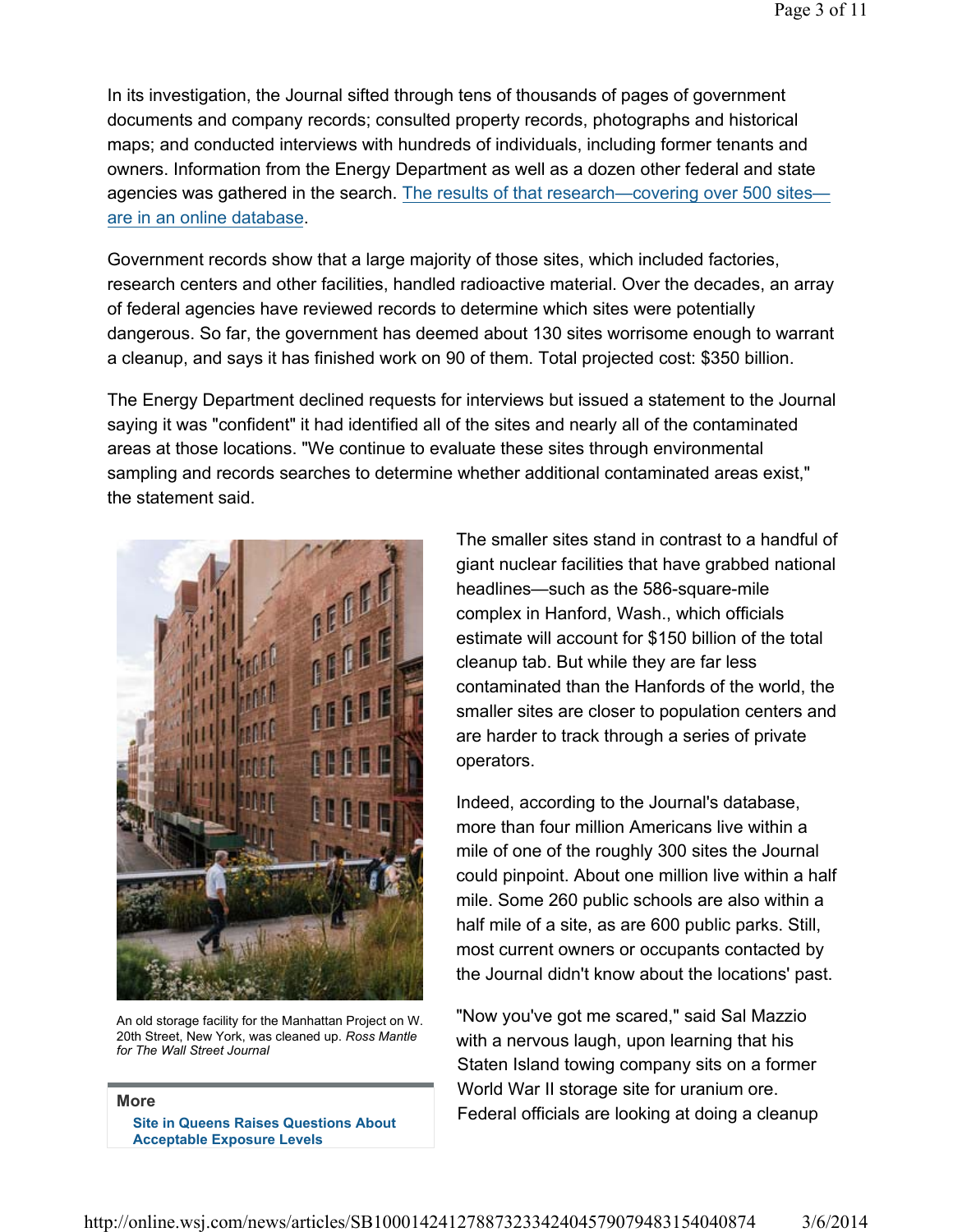there, though they say there is no imminent

health risk.

"I should be thrilled that I'm in such excellent health," said JoAnn LaFon upon hearing that her Alexandria, Va., townhouse is on the site of a former factory that worked with uranium and thorium. Ms. LaFon said that to build her complex's 29 townhomes nearly 20 years ago, the developer tore down the factory and cleaned up the site. Still, she wondered if there was any remaining residue. Available records don't show the government felt the site needed a cleanup.

At a group of buildings in the 500 block of W. 20th Street in Manhattan, federal records shows that in the 1940s the Manhattan Project—the research-and-development effort that led to the first atomic bomb—stored some 300,000 pounds of uranium products in what served as warehouses at the time.



A gamma detector. *Ross Mantle for The Wall Street Journal*

In that case, the federal inspectors in 1989 found radioactive contamination up to 38 times federally allowed levels in parts of the structures, according to a 1995 Energy Department report. After hauling off 50 drums of contaminated material recovered from vacuuming, scraping and other work, the government declared the buildings fit for "unrestricted use." The buildings are currently occupied by dozens of offices and art galleries. A woman who described herself as one of the owners but didn't give her name said she didn't know about any past contamination and declined to comment.

Determining actual risks from radiation is far from a precise science; much of it is based on longterm health studies of World War II atomic-bomb survivors in Japan. Current scientific thinking holds that even the smallest amount of additional radiation raises a person's cancer risk slightly, with the danger rising with the dose.

Generally, the relatively low levels of radiation at

most old nuclear sites aren't viewed as a short-term danger. Any exposure would occur in the soil, air and groundwater. Richard Muller, professor of physics at the University of California, Berkeley, said government exposure limits are "often set so far into the safety zone nobody should worry" about them.

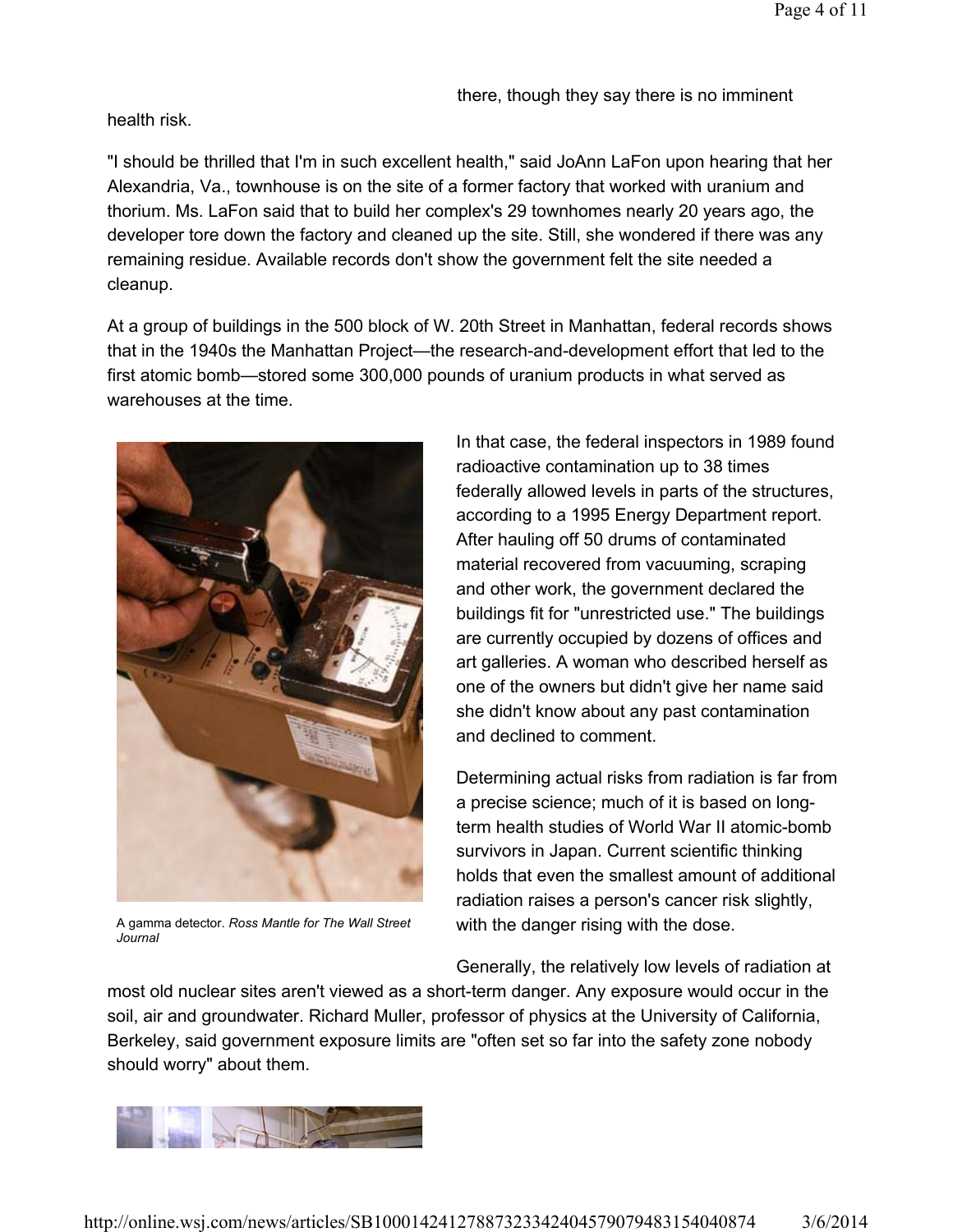**Cleanup** 



Scientist Glenn Seaborg discovered plutonium in a UC Berkeley building where residue has lasted for decades. *University of California, Lawrence Berkeley National Laboratory*

responsibilities have been divided among an array of federal agencies—including the Energy Department, the Nuclear Regulatory Commission, the Army Corps of Engineers and the Environmental Protection Agency. The National Institute for Occupational Safety and Health also weighs in on scores of sites under a program to compensate nuclear-weapons plant workers for radiation-linked cancers.

Still, sometimes it has taken citizens to find contamination problems. In 1978, a college geology student in Attleboro, Mass., carrying his own detection equipment discovered radioactive junk at a local landfill. That sparked a federal cleanup that was completed in 2012, three decades after the student's find. A 2011 state health study found elevated levels of a few types of cancers within a mile of the site, but said "the elevations were not statistically significant."

In the 1970s, federal officials decided that a factory in Fort Wayne, Ind., which had machined uranium for the weapons program, didn't need a cleanup. However, in 2004 a buyer of the facility found radiation there during an environmental review. That site is now slated for a government cleanup, though it isn't expected to begin for several years, officials say.

Even after being cleaned, many sites still contain residual radioactive contamination. "Cleanup does not imply that all hazards will be removed from a given site," the Energy Department said in its statement to the Journal. Often, the taint is so slight that it poses no public-health risk, government officials say. But in about 50 completed cleanups, enough contamination remains that the federal government has imposed "institutional controls," restricting how the area or facility can be used. Such restrictions could last "for centuries or, in some cases, millennia," one Energy Department report said.

## **Degrees of Danger**

There is an ongoing debate over the health risks posed by long-term, steady absorption by the body of radiation energy at doses measured in millirem. One major exposure theory says the risk is cumulative: The more radiation absorbed over time, the greater the danger.

The former Mound nuclear complex in Miamisburg, Ohio, can't be used for day-care centers, elementary schools or other activities where children would spend too much time. While the government says the contamination levels don't threaten adults in offices or doing other work at what is now a technology-business park, research has shown children to be more at risk from radiation exposure.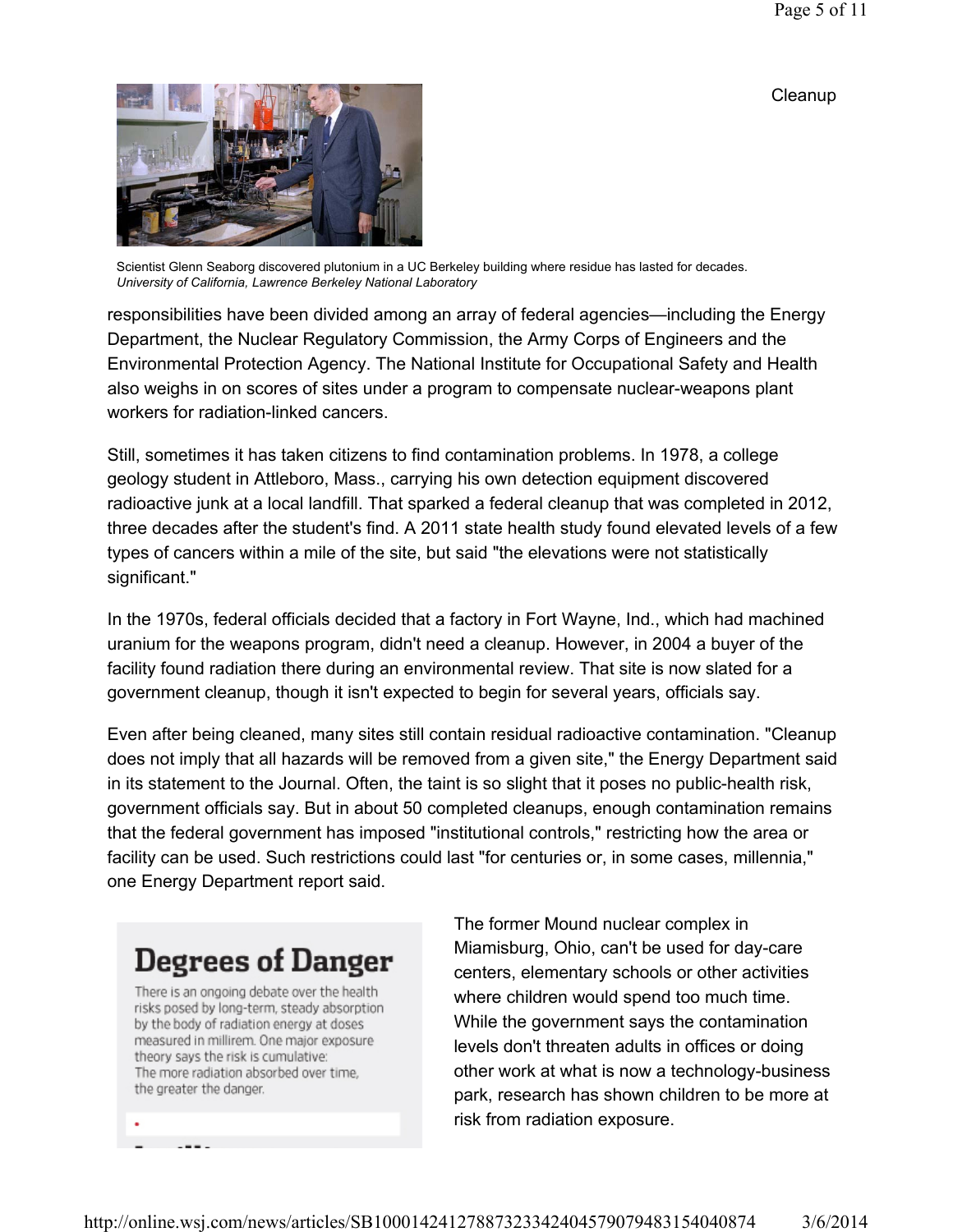## 1 millirem (mrem)

1,000th of a rem. The BEIR VII report estimated that 1,000 millirem of radiation could produce roughly one additional cancer per 1,000 people receiving that dose.

# 4 mrem

A typical chest x-ray<sup>\*</sup>

٠

# 5 mrem

Amount per hour measured at contact on a surface area at Gilman Hall at U.C. Berkeley in the early 1980s°

## 15 mrem

The EPA's current allowable annual exposure limit for a site cleanup

30 mrem A mammogram<sup>®</sup>



Allowable annual exposure at some past nuclear cleanup projects

# 20,000 mrem

Average radiation dose among those exposed within 1.6 miles from the atomic-bomb hypocenters in Hiroshima and Nagasaki

<sup>o</sup>Estimates vary Sources: BEIR VII report; Environmental Protection Agency; Radiation Effect Research Foundation, Hiroshima

Eric Cluxton, president of the nonprofit Mound Development Corp., says he checked with the Energy Department to make sure it was all right to let kids come to this year's annual Thanksgiving "Turkey Trot" 5-mile run being hosted by Mound. The government gave the green light.

The U.S. entered the atomic age in the 1940s, with the Franklin Roosevelt administration moving ahead with developing a nuclear bomb just before the attack on Pearl Harbor. Adding urgency, U.S. officials feared Nazi Germany was already well into its own bomb project.

The Staten Island site now being considered for cleanup was the repository for 1,200 tons of extremely high-grade uranium ore from the Belgian Congo that a European business executive had shipped to the U.S. in 1940 to keep it from the Nazis. Forty years later, federal records show, the Energy Department found residual contamination at the site. Even though the uranium had eventually been purchased for the Manhattan Project, the department decided the site didn't qualify for a federal cleanup because the ore had been owned by private companies while it sat on Staten Island.

The department said it decided to reconsider the site's eligibility at the request of other government agencies. A 2012 federal report calculated that potential radiation exposure in a relatively remote and unused corner of the property, part of which now hosts Mr. Mazzio's towing company, could be up to about 10 times current standards.

Such were the challenges of building the first bomb that Niels Bohr, the Nobel Prize-winning Danish physicist, reportedly once remarked that an entire country would have to turn itself into a factory to build the weapon. After viewing the labors and results of the Manhattan Project, Mr. Bohr concluded America had done just that.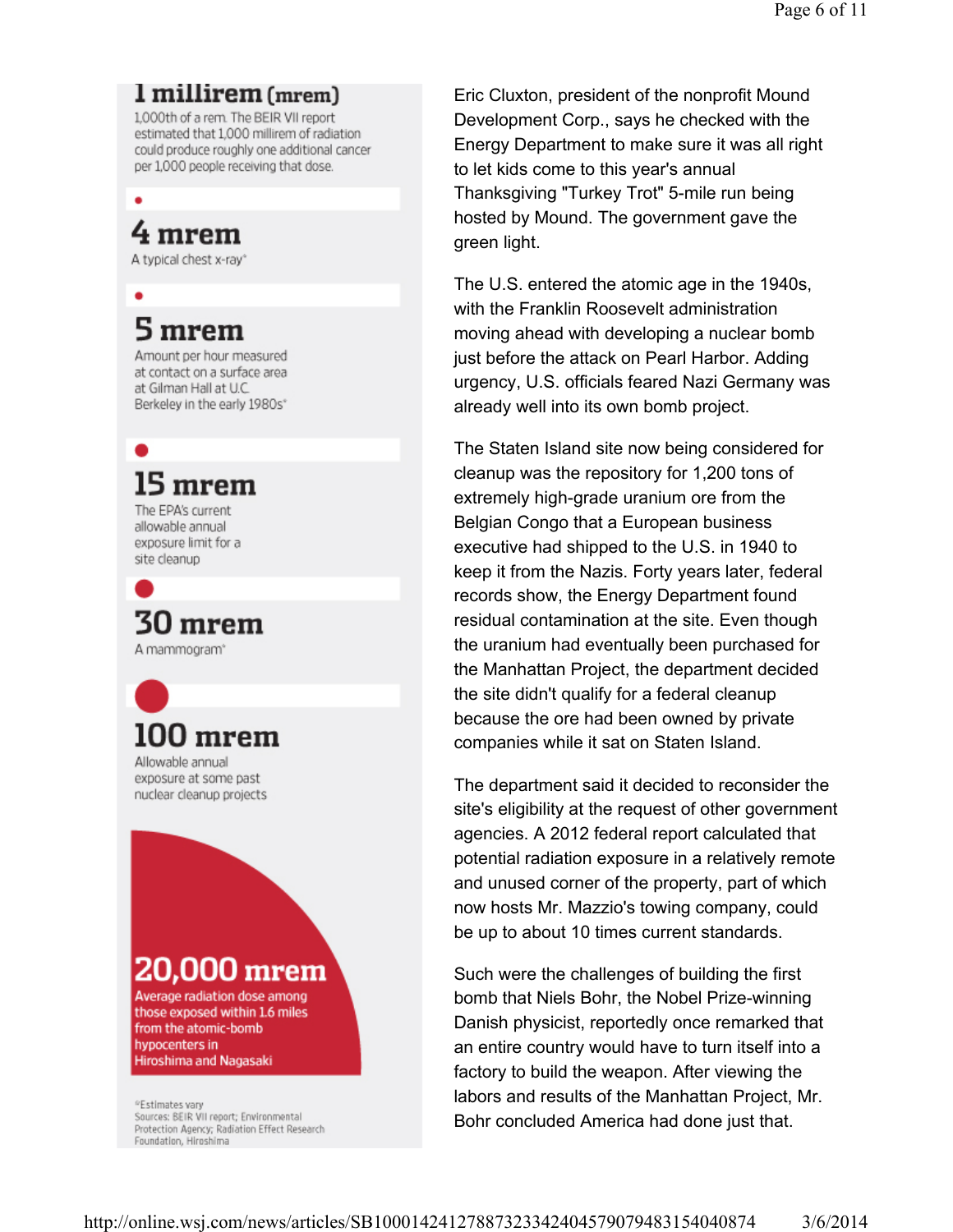The Wall Street Journal

Remnants of that remarkable effort are buried in two clearings in the thickly wooded park lands of southwestern Cook County, Ill. During World War

II, the world's first nuclear reactor—which had gone into operation at the University of Chicago—was moved there. Over the ensuing decade, a 19-acre, 35-building complex, including a second reactor, rose around it.

Officials dismantled the place in the 1950s. They dumped parts of the two reactors, helped by some well-placed explosives, into a ditch 100 feet wide by 40 feet deep. The hole was then "filled, leveled and landscaped," said an Energy Department document. This "Site A" is less than a third of a mile from "Plot M," a nearly a half-acre burial plot holding contaminated building debris, equipment and clothing.

Over the years, radioactive tritium turned up in groundwater, including some at a nearby picnic site; officials monitoring the tritium say it doesn't pose a health threat. In 1990, state workers discovered above ground uranium metal, concrete rubble, protruding pipes and elevated radiation levels at Site A. That prompted a federal cleanup. Erosion from bicyclists riding over Plot M is a continuing issue, according to a 2012 Energy Department report.

On weekends, several dozen people might pass by the sites, said James Phillips, a biologist for the Forest Preserve District of Cook County on a walk to them past stands of oak and maple trees amid the din of cicadas. "It's amazing to think that Einstein, Oppenheimer and Fermi" might have walked in the same woods, he said, referring to three pioneers of the nuclear age. Mr. Phillips said some winter visitors claim that because of heat from radioactive contamination snow doesn't gather at Plot M, but he dismissed that as urban legend.

A stone monument at Site A proclaims the resting place of "The World's First Nuclear Reactor." The stone cube at Plot M carries a more ominous message: "Caution—Do Not Dig. Buried in this area is radioactive material from nuclear research." The message adds: "There is no danger to visitors," though some passing editor chiseled off the word "no." Cook County officials say they are working on a campaign to attract more visitors by better publicizing the sites and their role in history.

The Manhattan Project's urgency and secrecy—carried over during the Cold War struggle with the Soviet Union—"made it possible to give short shrift to complaints other industries would have to face, such as pollution and health issues," says John Applegate, an environmentallaw professor at Indiana University who served on an Energy Department cleanup advisory board during the Clinton administration.

In the 1980s, a public outcry began rising over such health and safety issues. One turning point, say current and former government officials, came in the small Ohio town of Fernald, where a big federal complex processed weapons-related uranium. Worker complaints of unsafe plant conditions, coupled with radioactive contamination found in nearby drinking wells, drew national attention.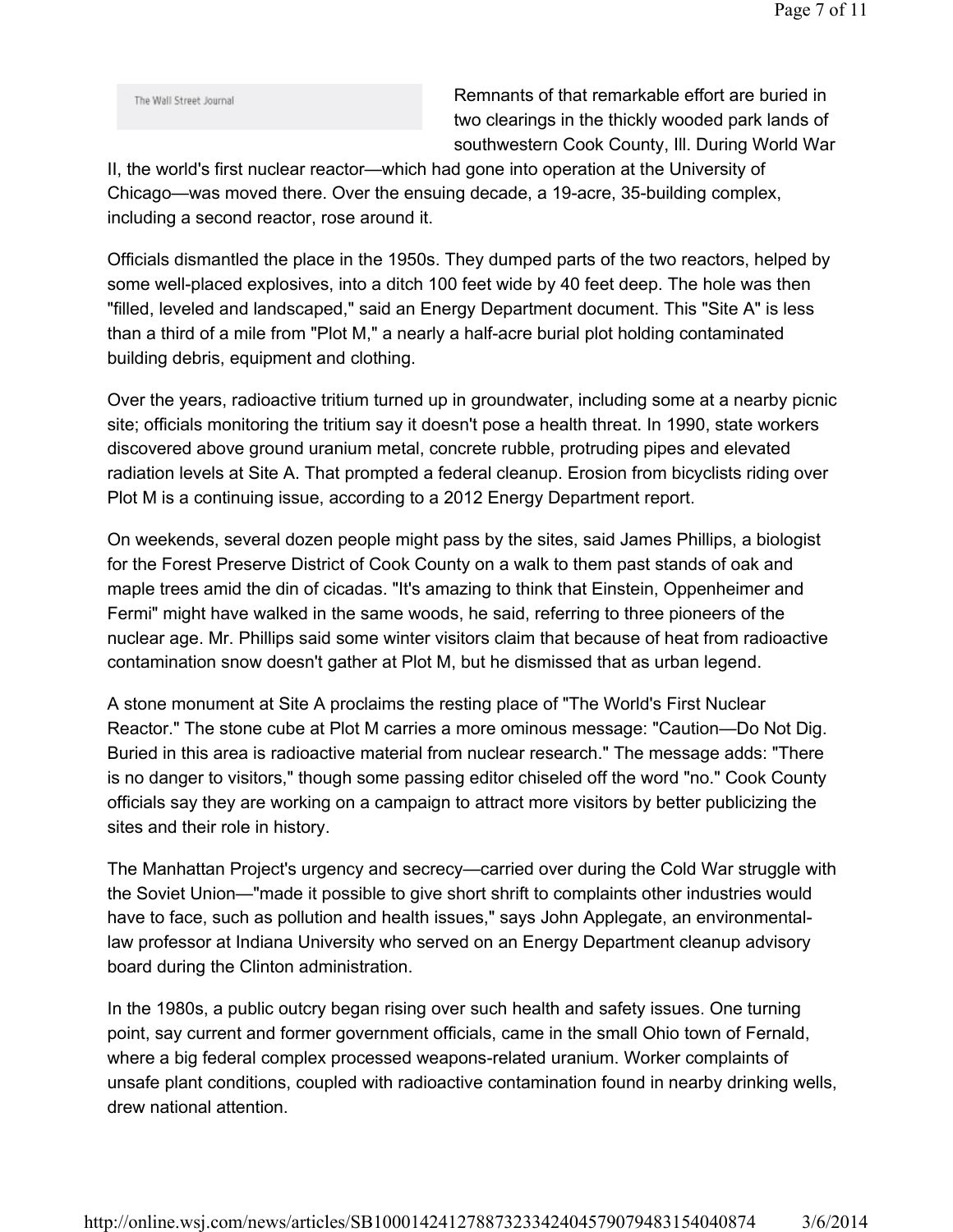Joseph Fitzgerald, a former senior Energy Department official, toured Fernald in 1985. "The entire plant was contaminated. There were piles of uranium on the floor," he recalls. Ultimately, Fernald underwent a \$4.4 billion cleanup, prompted in part by the ardent interest of then-Sen. John Glenn, who became an outspoken advocate for cleaning up weapons contamination nationally. In a recent interview, the former senator said, he concluded Fernald had been "just the tip of the iceberg."

Today, even nuclear critics say Fernald is among the most successful cleanups to date. Part of the 1,050-acre site is a nature preserve and visitors center. Still, there is also a 65-foot-high mound containing mildly radioactive debris and a plant to remove contamination from groundwater. A flier warns hikers not to handle anything resembling construction debris—in case it is a fragment from the old nuclear complex.

In 1989, the Energy Department agreed to pay more than \$70 million to settle a lawsuit by residents near the plant who said the facility had caused emotional distress and diminished property values. The agency didn't admit to any proof of harmful effects, but the settlement did fund long-term medical monitoring by researchers at the University of Cincinnati and a local medical center. Last year, they reported "a higher than average rate" of lupus among people who lived near the former plant and said more investigation was needed.

The end of the Cold War contributed to some reordering of nuclear priorities. In the 1990s, annual spending on nuclear-weapons cleanup for the first time surpassed the nuclearweapons budget. The department began declassifying documents and making more siterelated information available.

A small part of the billions going annually to the overall cleanup went to a program to address the hundreds of privately owned locations that had taken part in the nuclear-weapons drive. It went by the bureaucratic name of Formerly Utilized Sites Remedial Action Program, or Fusrap.

Begun in 1974, Fusrap was considered something of a backwater, say many former officials. Through 1997, Fusrap's annual budget never topped \$75 million, though it was responsible for cleaning up several dozen sites. Fusrap "never had enough money to do the job," says Graham Mitchell, a former Ohio state environmental regulator involved in nuclear cleanups.

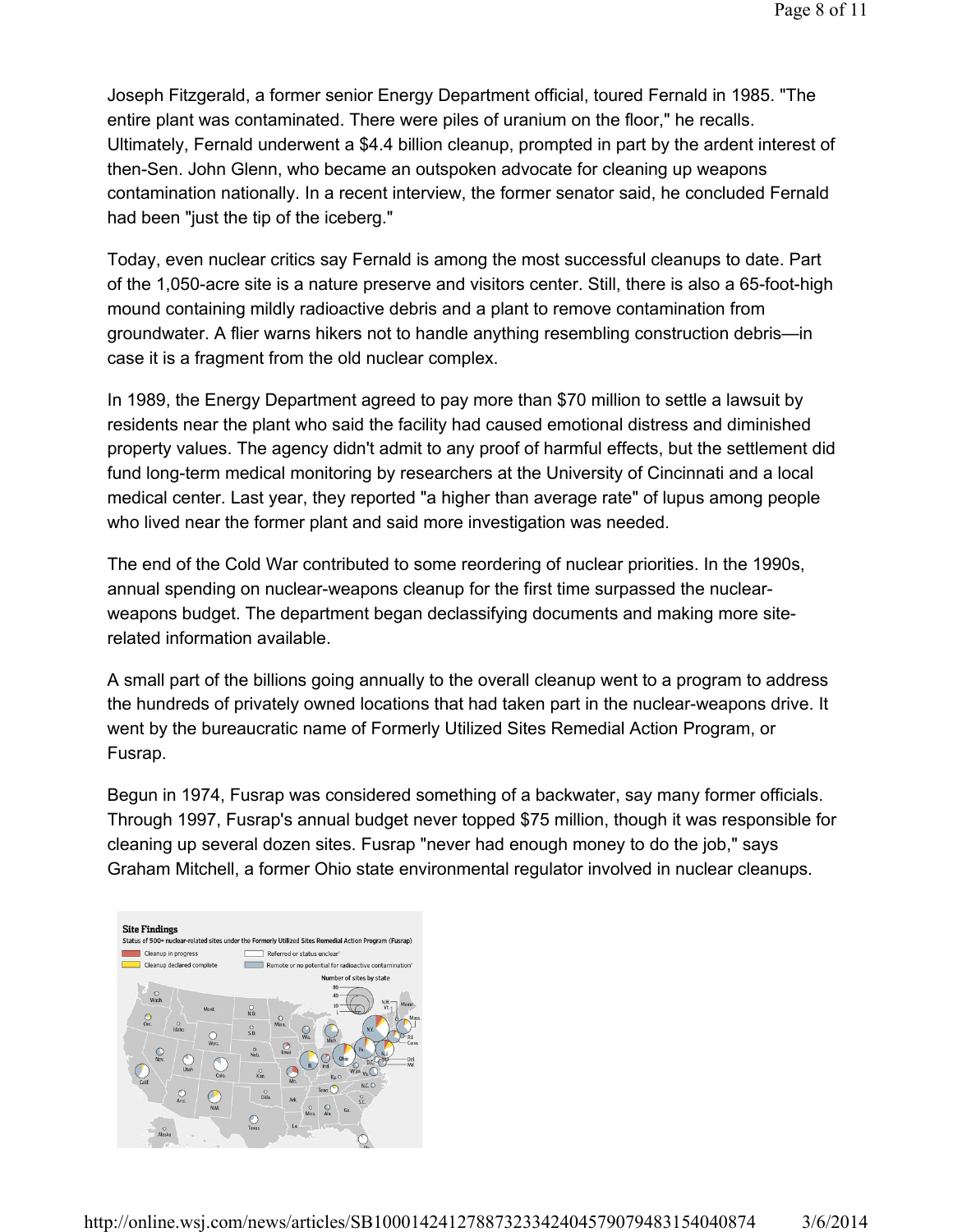|                                                                   | Hawaii |                                                                                 |
|-------------------------------------------------------------------|--------|---------------------------------------------------------------------------------|
| <sup>1</sup> includes sites referred to another agency or program |        | Source: WSJ analysis of records from the Department of Energy and the           |
| and those Fusrap had no authority over                            |        | National Institute for Occupational Safety and Health                           |
| based on criteria at the time of Fusrap review                    |        | Analysis by Jeremy Singer-Vine, graphic by Renée Rigdon/The Wall Street Journal |

In 1997,

Congress took the program away from the Energy Department and gave it to the Army Corps of Engineers. Congress raised the annual Fusrap budget to about \$140 million, where it pretty much stayed until each of the last two years, when it was cut to about \$100 million. Fusrap has some two dozen pending projects, including at least one that could cost up to \$500 million.

Fusrap has had challenges besides funding. When one former Energy Department official learned the Journal was seeking addresses for the hundreds of company locations, he let out a brief laugh. "Huh, good luck." He recounted how department officials during the 1980s and 1990s had engaged in a similar search. Many of the addresses in government records were for a company's headquarters rather than the actual nuclear work sites. (Part of the Journal database cites Fusrap findings.) Some locations had addresses on streets that no longer existed. "We were not able to assess all the sites," he said.

One that went missing was Transcontinental Machine & Tool, which did uranium metal machining, according to a 1951 government document. The Energy Department says it hasn't found a record of the city or even the state where Transcontinental operated. "Although there is some potential for contamination, the location of the site is unknown and therefore the site cannot be surveyed," said a 1990 DOE report. Based on experiences at other uraniummachining shops, the contamination worry was low, the report added. (A 1941 article in an online newspaper archive mentions a Transcontinental Machine & Tool in New York City.)

Some sites have undergone multiple cleanups. For years, the Acid Canyon area in New Mexico served as a dumping spot for the nearby Los Alamos National Laboratory. In the 1960s, federal records show, the government removed plutonium and other contaminants from the canyon and transferred the land to Los Alamos County, which turned it into a public hiking and recreation area.

In the 1970s, the government found more contamination and did another cleanup. In the late 1990s, state officials found yet more contamination. According to news reports at the time, the Energy Department brought in a truck-mounted vacuum and removed several hundred cubic yards of soil. The work was needed, the Energy Department said, because rainstorms sometimes uncover more radiation, but that removing all the contamination would mean stripping vegetation and soil, impacting the ecosystem there. The area is safe for recreation, the department added.

Middlesex, N.J., a hamlet of about 14,000 people, 30 miles from New York City, is also facing its third round of cleanup. In the late 1940s, the Atomic Energy Commission dispersed contaminated material from a nearby nuclear-weapons facility over 5 acres of a municipal landfill there, according to federal records.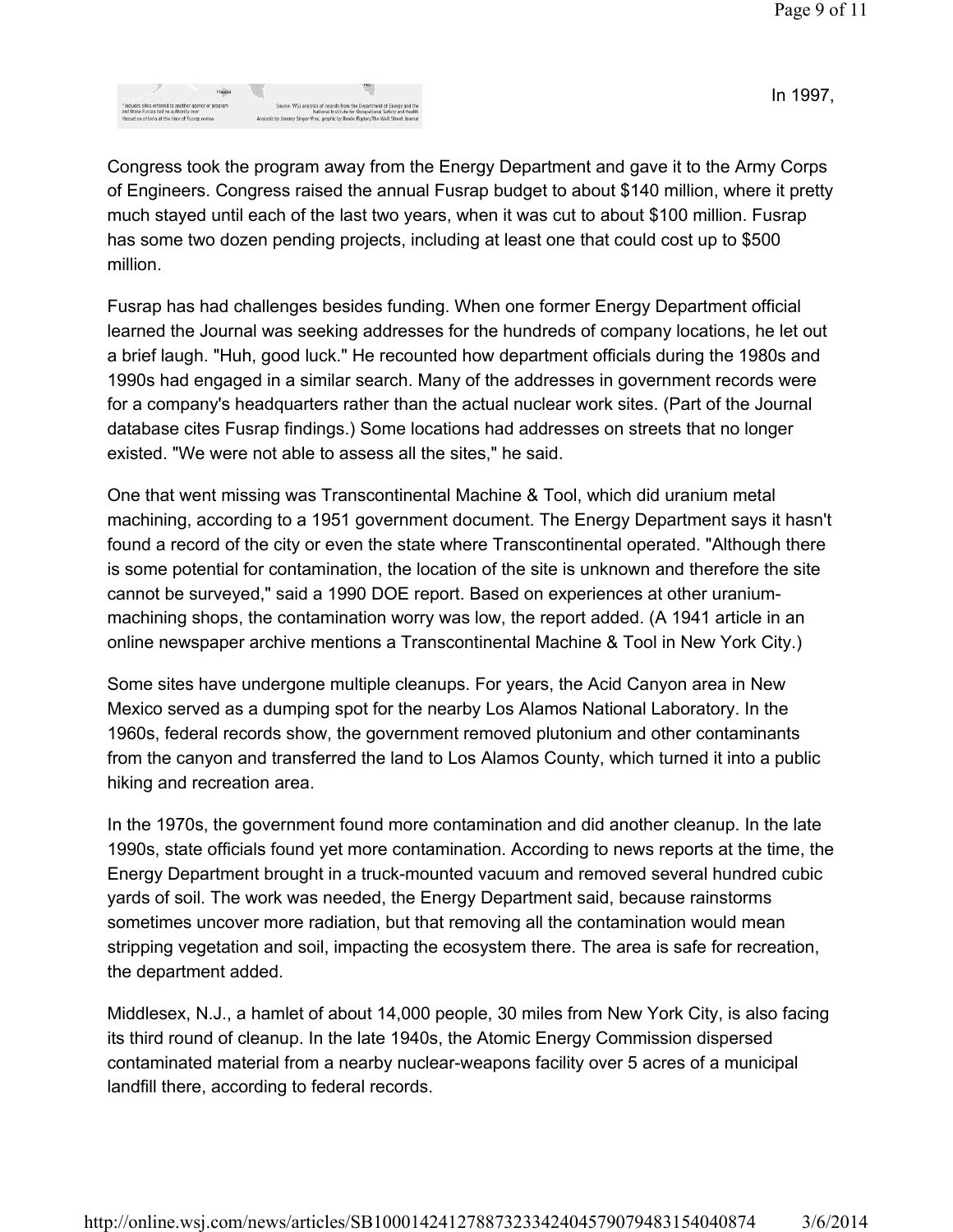In 1960, citizens practicing civil-defense drills with Geiger counters discovered radiation readings up to 50 times natural background levels. After a cleanup, the government cleared the property for public use. Part of it became home to the Middlesex Presbyterian Church. In the mid-1970s, federal officials found more contamination about 400 feet from the church and did another cleanup. Neal Presa, current pastor at the church, said federal officials have assured him there isn't any danger to his flock.

In 2001, the borough of Middlesex, looking to develop part of the site into a recreation area, discovered yet more contamination, this time at an end of the property away from the church but near a residential street. Twelve years later, the Army Corps of Engineers is looking at doing another cleanup at this new spot. It says there isn't any imminent risk to the public.

Ronald Dobies, mayor of Middlesex for most of the years since 1980, sat in his small office recently and recounted the town's nuclear history while pointing at boxes and files containing atomic-related papers. City Hall is a stone's throw from the landfill, which is largely overgrown with shrubs and weeds and fenced in—though a gate at the end of the site near the latest contamination discovery stood askew on a recent visit.

In 1983, Mr. Dobies told a federal nuclear advisory panel "it is difficult to express the fears of our citizens in a short presentation." Today, the mayor is less worried about possible health threats. Still, he said, "I am a little surprised that they didn't get all the radiation out" in the past.

The weapons-related work at UC Berkeley's Gilman Hall created contamination headaches from early on, according to documents obtained under a public-records act request. A 1957 university report recounts that contamination in room 309, next to room 307 where plutonium was discovered, was so bad the "ceilings, walls, floor and lab benches were cut into small pieces and sealed in fiberboard drums" by workers wearing "full protective clothing, including respirators." More than 600 cubic feet of material was disposed of as "radioactive waste."

Later surveys found more contamination; "in a total of 12 rooms throughout all floors of the building and in hallways," according to a 1983 report. Another report said the building had 40 areas of contamination.

The university covered the contamination by various means, including with tiles. The result "reduced the dose rate to below detection limits," said the 1983 university report, adding that officials believed occupants hadn't been harmed by prior exposures. A 1991 report added: "It is not feasible to remove all the contamination unless all equipment and furnishings are removed and the building gutted."

"They did a good job of sealing this stuff in," says Ms. Mac Kenzie, the radiation safety officer. If there ever was a serious radiation problem at Gilman, the period of "real hazard" would have been between World War II and about 1980, she says.